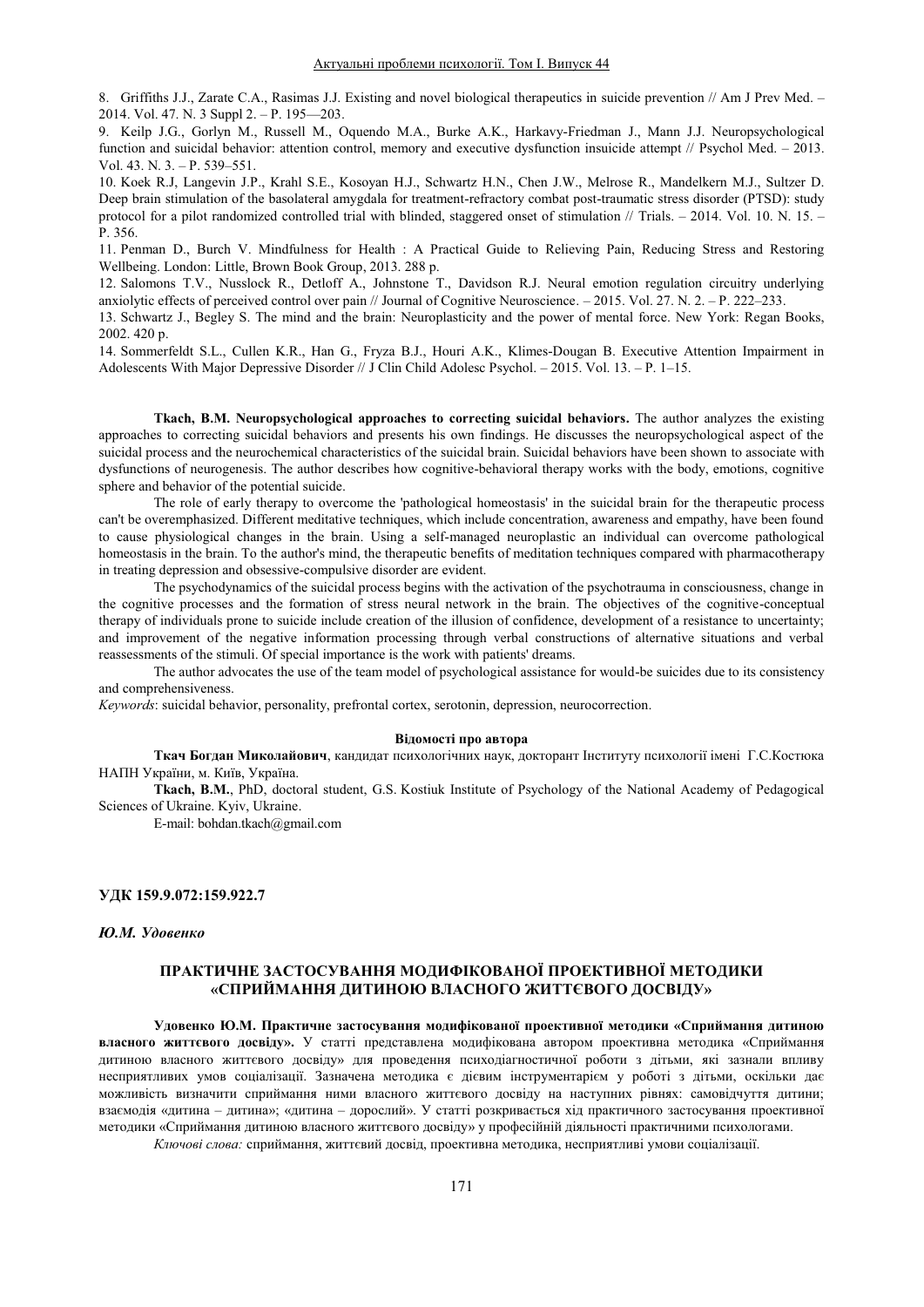Удовенко Ю.Н. Практическое использование модифицированной проективной методики «Восприятие ребенком личного жизненного опыта». В статье представлена модифицированная автором проективная методика «Восприятие ребенком собственного жизненного опыта» для проведения психодиагностической работы с детьми, подвергшимися воздействию влияния неблагоприятных условий социализации. Указанная методика является действенным инструментарием в работе с детьми, так как дает возможность определить восприятие ими собственного жизненного опыта на следующих уровнях: самоощущение ребенка; взаимодействие «ребенок - ребенок»; «ребенок взрослый». В статье раскрывается ход практического применения проективной методики «Восприятие ребенком собственного жизненного опыта» в профессиональной деятельности практическими психологами.

Ключевые слова: восприятие, жизненный опыт, проективная методика, неблагоприятные условия социализации.

Постановка проблеми. Під час проведення соціально-психологічної роботи з дитиною, яка зазнала впливу несприятливих умов соціалізації, в частині визначення специфіки змін її психічного розвитку значна кількість існуючого діагностичного інструментарію стосується оцінки психічного розвитку дітей за умов норми розвитку та його патології. Зокрема, традиційними для визначення є такі складові компоненти психічного розвитку як пам'ять, увага, мислення, особливості мовлення, тривожність, оцінка емоційних проявів дитини та ін., проте немає методик діагностики сприйняття дитиною її життєвого досвіду.

Аналіз останніх досліджень і публікацій. У дослідженнях Л. С. Алексеєвої, В. І. Гарбузова, А. В. Мудрик, І. Г. Новосельського, А. С. Співаковської, Є. М. Черепанової, Є. Т. Соколової, Р. В. Овчарової та ін. дисфункційні дитячо-батьківські взаємини, порушення в системі сімейного функціонування розглядаються як основні психотравмуючі чинники, що ускладнюють процес соціалізації дитини та обумовлюють виникнення депривації, неврозів, посттравматичних стресових розладів, психопатій у дітей  $[1; 2; 5]$ .

Концепції соціально-психологічної допомоги дітям та сім'ям в ситуації неблагополуччя (Л. С. Алексеєва, О. І. Бондарчук, І. В. Дубровіна, З. І. Кісарчук, Т. Я. Сафонова, Н. Ю. Максимова, К. Л. Мілютіна, Н. М. Платонова, Ю. П. Платонов, А. Й. Капська) презентують ключові підходи до специфіки надання допомоги, проте не розкривають особливостей процесу діагностики сприйняття дитиною власного життєвого досвіду [4; 6].

**Мета статті:** описати та розкрити алгоритм практичного застосування модифікованої нами проективної методики «Сприймання дитиною власного життєвого досвіду».

Виклад основного матеріалу і результатів дослідження. У результаті проведеного нами пілотажного та емпіричного дослідження ми дійшли висновку, що для визначення впливу несприятливих умов соціалізації на психічний розвиток дітей молодшого шкільного віку перевага повинна надаватись проективним методам. Оскільки вони є простими у виконанні та не викликають швидкої виснажуваності, особливо для діагностики психічного розвитку педагогічно занедбаних дітей.

Найважливішою складовою в процесі діагностики змін особистості дитини під впливом несприятливих умов виховання є суб'єктивне сприйняття дитиною даної ситуації. Для її визначення ми пропонуємо проведення модифікованої нами проективної методики «Сприймання дитиною власного життєвого досвіду».

Так, спеціальний тест шкільної тривожності (Р.Теммл, М. Доркі, В. Амен) [3] є мало відомим у використанні проективним методом, який викликав значну емоційну привабливість для дітей. Тому ми вирішили модифікувати даний тест на рівні діагностики не лише шкільної тривожності, але й на рівні сприймання дітьми життєвого досвіду в цілому. Відповідно методику назвали як Модифікована проективна методика «Сприймання дитиною власного життєвого досвіду». Метою даної методики є визначення сприймання дитиною власного життєвого досвіду на рівнях: її самовідчуття; взаємодії «дитина - дитина» (вивчення характеру взаємин дитини з ровесниками); «дитина – дорослий» (вивчення досвіду взаємодії дитини з батьками чи іншими дорослими).

Стимульний експериментальний матеріал: 14 малюнків, на яких зображені типові для молодшого школяра ситуації. Кожен малюнок виконаний в двох варіантах: для дівчаток (на малюнку зображена дівчинка) і для хлопчиків (на малюнку зображений хлопчик) [6].

Методику проводити необхідно наступним чином: під час бесіди дитині пропонуються малюнки в чітко перерахованому порядку та коментується інструкція до кожного малюнку.

Ієрархія малюнків поділяється на три рівні, а саме:

1. *зображення дитини наодинці*. Завдання: з'ясувати самовідчуття дитини;

2. *зображення дитини з ровесниками, друзями* (на рівні «дитина – дитина»). Завдання: визначити характер взаємин дитини з друзями. Простежити залежність стилю спілкування дитини з друзями від стилю спілкування з дорослими.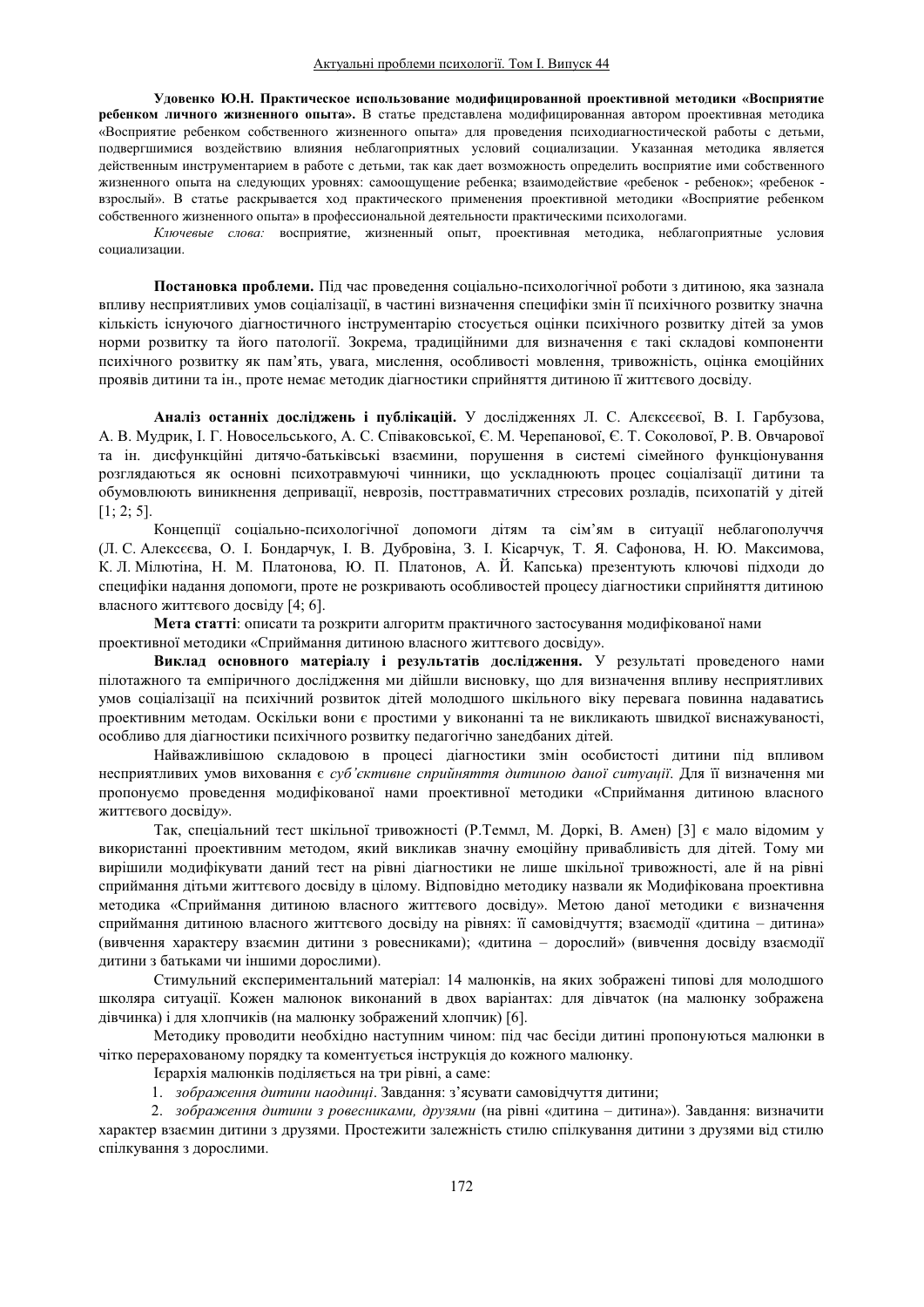3. *зображення дитини та дорослого (чи дорослих)*. Завдання: визначити досвід взаємодії дитини з дорослими (батьками). З'ясувати характер цього досвіду – позитивний чи негативний (травматичний).

Форма проведення – індивідуальна. Час, необхідний для проведення:  $25 - 30$  хв.

На кожній картинці зображені постаті людей, але відсутні їх обличчя. Відповідно дитина підбирає запропоновані обличчя (веселі чи сумні). Після цього психолог задає дитині наступні запитання стосовно кожного малюнку:

- Що тут відбувається? Хто ці люди? А де ти на цій картинці?
- Що було перед цим (з'ясувати, як виникла дана ситуація)?
- Шо відчуває кожна людина, зображена на малюнку? Чи про що думає кожна людина?
- Чим закінчиться дана ситуація? Що відбудеться після того?

Розглянемо різновиди сюжетних малюнків по кожному з трьох рівнів.

По першого рівня – зображення литини наолинці – вілносяться такі малюнки:

1.а) Дитина вмивається у ванній кімнаті.

Вибери обличчя для цього хлопчика (цієї дівчинки)? А що він (вона) там робить?

1.6) Дитина їсть наодинці (сидить за столом, тримаючи в руці склянку).

Вибери обличчя для цього хлопчика (цієї дівчинки)? А що він (вона) там робить?

1.в) Одягання (дитина сидить на стільчику та натягує взуття).

Вибери обличчя для цього хлопчика (цієї дівчинки)? А що він (вона) там робить?

До другого рівня – зображення дитини з ровесниками, друзями належать такі малюнки:

2.а) Гра з молодшими дітьми (дитина грає з молодшою дитиною).

Вибери обличчя для хлопчика, який знаходиться ліворуч? Вибери обличчя для хлопчика, який знаходиться праворуч (варіант з дівчинкою - для себе)? Чим займаються ці хлопчики (чи хлопчик з дівчинкою)? Де знаходишся ти на цьому малюнку?

## 2.6) Гра зі старшими дітьми.

Вибери обличчя для хлопчика, який знаходиться ліворуч (чи для дівчинки, яка знаходиться ліворуч)? Вибери обличчя для хлопчика (дівчинки), який (яка) знаходиться праворуч? Чим займаються ці хлопчики (чи хлопчик з дівчинкою)? Де знаходишся ти на цьому малюнку?

2.в) Ізоляція (двоє ровесників втікають від дитини, яка стоїть наодинці). Вибери обличчя для хлопчика (дівчинки), який стоїть сам (яка стоїть сама)? Вибери обличчя для хлопчика та дівчинки, які знаходяться поруч? Як ти вважаєш, де знаходишся ти? Чим ви займаєтесь?

2. г) Агресивний напад (ровесники не можуть поділити між собою машинку – один відбирає у іншого). Вибери обличчя для хлопчика, який знаходиться ліворуч. Вибери обличчя для хлопчика, який знаходиться праворуч (варіант з дівчинкою - для себе). Чим займаються ці хлопчики (чи хлопчик з дівчинкою). Де знаходишся ти на цьому малюнку?

Для третього рівня – зображення дитини та дорослого (чи дорослих) характерні такі малюнки, як: 3.а) Дитина з батьками (дитина стоїть між матір'ю та батьком).

Вибери обличчя для цього хлопчика (цієї дівчинки)? З метою уникнення актуалізації травматичного досвіду дитини, а також визначення значущих близьких для дитини, слід звернути увагу на те, як назве дорослих дитина (батьками чи просто дорослими, родичами тощо), і відповідно до цього будувати запитання: «Вибери обличчя для дорослих (чи батьків)? Що вони роблять?»

3.6) Дитина і мати з немовлям (дитина іде поруч з мамою, яка везе коляску з немовлям). Вибери обличчя для хлопчика (дівчинки), який іде (яка іде) поруч з мамою (тьотею, бабусею, вихователькою тощо)? Відповідно до того, як назве дорослого з маленькою дитиною хлопчик (чи дівчинка), запропонувати: «Вибери обличчя для мами (тьоті, виховательки тощо)? Вибери обличчя для маленької дитини (братика чи сестрички)? Що вони роблять?»

3. в) Збирання іграшок (мати з дитиною збирають іграшки).

Вибери обличчя для цього хлопчика (цієї дівчинки)? Відповідно до того, як назве дорослу жінку дитина (мамою, вчителькою тощо), запропонувати: «Вибери обличчя для мами (вчительки, тьоті тощо)? Чим вони займаються?»

3.г) <u>Ігнорування (</u>батько тримає на руках молодшу дитину, а друга дитина стоїть наодинці).

Вибери обличчя для хлопчика (дівчинки), який стоїть сам (яка стоїть сама)? Відповідно до того, як назве дорослого з маленькою дитиною хлопчик (чи дівчинка), запропонувати: «Вибери обличчя для тата (старшого брата, дяді, дідуся тощо)? Яке обличчя вибрав би (вибрала б) для маленької дитини (братика чи сестрички)? Що вони там роблять?»

3.д) Дитина лягає спати сама (дитина іде до свого ліжка, а в цей час батьки сидять в кріслі спиною до дитини).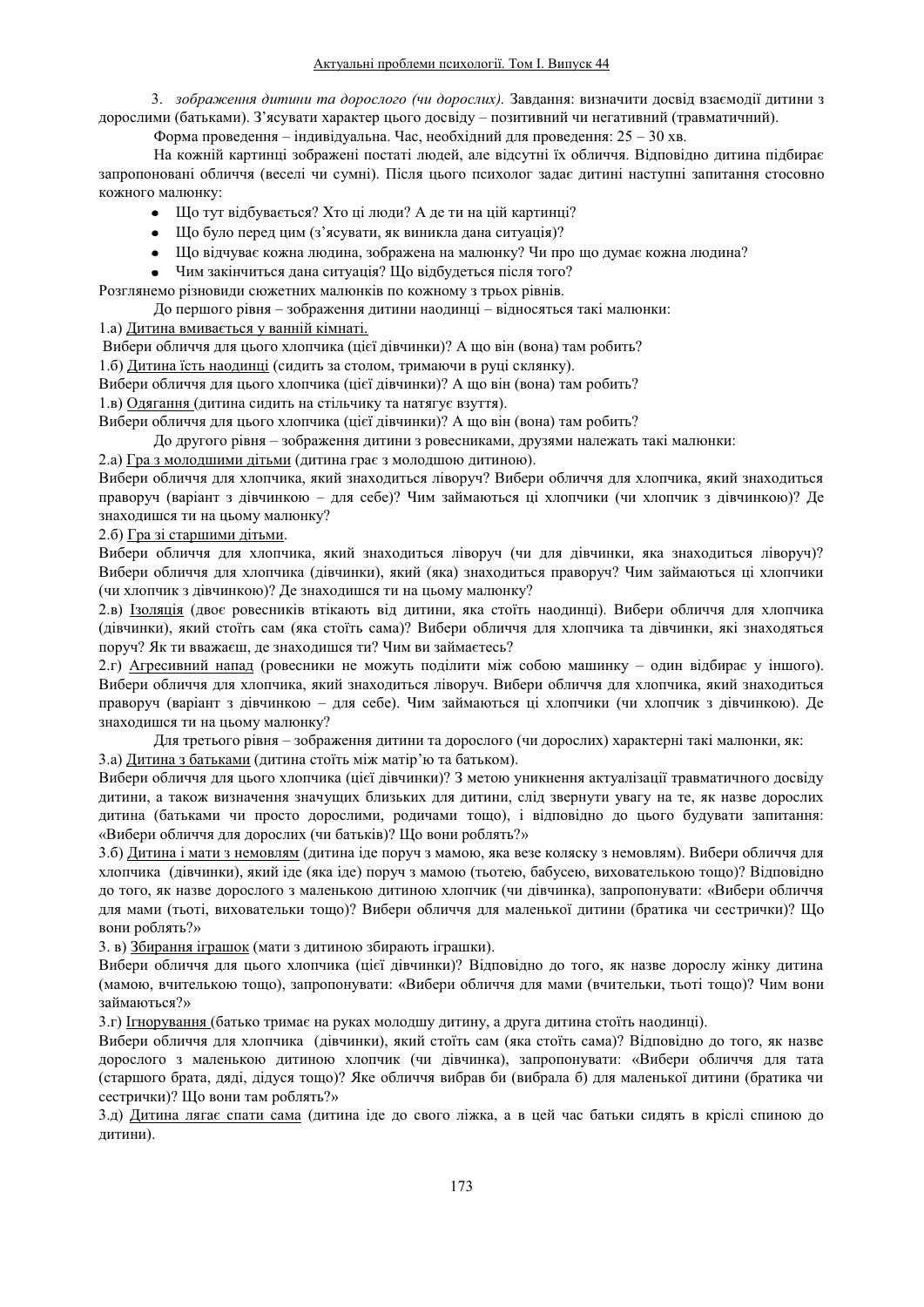Вибери обличчя для цього хлопчика (цієї дівчинки)? Відповідно до того, як назве дорослих дитина (батьками, родичами, вихователями тошо), запропонувати: «Вибери обличчя для батьків (родичів, вихователів тощо)? Що вони там роблять?»

3.е) Зауваження (мати, піднявши вказівний палець, строго робить зауваження дитині).

Вибери обличчя для цього хлопчика (цієї дівчинки)? Відповідно до того, як назве дорослу жінку дитина (мамою, вчителькою тощо), запропонувати: «Вибери обличчя для мами (вчительки, тьоті тощо)? Що вони роблять?»

3. $\epsilon$ ) Об'єкт агресії (дитина втікає від нападаючого на неї дорослого).

Вибери обличчя для цього хлопчика (цієї дівчинки)? Відповідно до того, як назве дорослого дитина (тато, старший брат, дядя, вихователь тощо), запропонувати: «Вибери обличчя для тата (старшого брата, дяді, вихователя тошо)? Шо там вілбувається?»

Iнтерпретація Модифікованої проективної методики: «Сприймання дітьми власного життєвого досвіду» здійснюється за таким алгоритмом.

Спочатку відбувається вибір дитиною відповідного обличчя, що ми визначаємо як емоційне забарвлення позитивного чи негативного змісту. Словесні висловлювання дитини фіксуються в спеціально розробленому та завчасно підготовленому протоколі за відповідними діагностичними параметрами (див. Додаток 1). Кожен з трьох рівнів має свої діагностичні параметри. На *першому рівні* самовідчуття дитини діагностичними параметрами, які ми визначили в процесі висловлювань дитини, є: її емоційний стан та наявність чи відсутність ідентифікації. Діагностичні параметри другого рівня взаємодії дитини з ровесниками: емоційний стан; ідентифікація; співробітництво; суперництво на рівні таких показників як домінування, підкорення, агресивні прояви; ізоляція. До третього рівня взаємодії дитини з дорослими вілносяться такі ліагностичні параметри: емоційний стан, ілентифікація, співробітництво, ігнорування, реакція дитини на покарання на рівні таких показників як – уникнення покарань, самозахист, отримання покарань, домінуючі агресивні прояви зі сторони дитини; ізоляція.

Присвоєння балів досліджуваним параметрам ми пропонуємо здійснювати таким чином:

емоційний стан відмічався «+1», якщо дитина вибирала веселе обличчя і «-1» - якщо сумне;

ілентифікація визначалася в позитивних кількісних показниках:

0 балів – дитина не ідентифікує себе. Її відповідь: «Я не могла б (міг би) бути в такій ситуації»;

1 бал – дитина ідентифікує себе лише після прямого запитання експериментатора: «Подумай, якби ти брав (брала) участь у цих подіях, ким би ти тут був (була) (визначення ідентифікації та позиції особистості дитини)?»;

2 бали – дитина ідентифікує себе лише після навідного запитання експериментатора: «Чи міг би (могла б) ти бути тут?»;

3 бали – дитина відразу сама відповідає, що «Я завжди так дію» або ж «У мене була така ситуація»;

співробітництво мало також позитивні кількісні бали:

 $0$  балів – не визначено:

1 бал - примітивно спостерігається;

- 2 бали спостерігається;
- 3 бали чітко спостерігається;

для таких діагностичних параметрів як домінування, підкорення, агресивні прояви, ізоляція, ігнорування, уникнення покарання, самозахист присвоюються бали зі знаком «-»:

0 балів – не визначено:

- -1 бал примітивно спостерігається;
- -2 бали спостерігається;
- $-3$  бали чітко спостерігається;

присвоюючи бали для параметра отримання покарання враховується такий критерій оцінки як ступінь усвідомлення дитиною справедливого зауваження та покарання. Відповідно, якщо дитина усвідомлює покарання як справедливе і еквівалентне її вчинку, тоді присвоюються бали зі знаком «+»:

1 бал – дитина скоріше невпевнена, що її справедливо покарали;

2 бали – дитина майже впевнена, що її справедливо покарали;

3 бали - дитина впевнена, що її справедливо покарали.

Якщо дитина не усвідомлює справедливість покарання і вважає його взагалі несправедливим, тоді нараховується бал зі знаком «-»:

1 бал – дитина скоріше невпевнена, що її несправедливо покарали;

2 бали - дитина майже впевнена, що її несправедливо покарали;

3 бали - дитина впевнена, що її несправедливо покарали.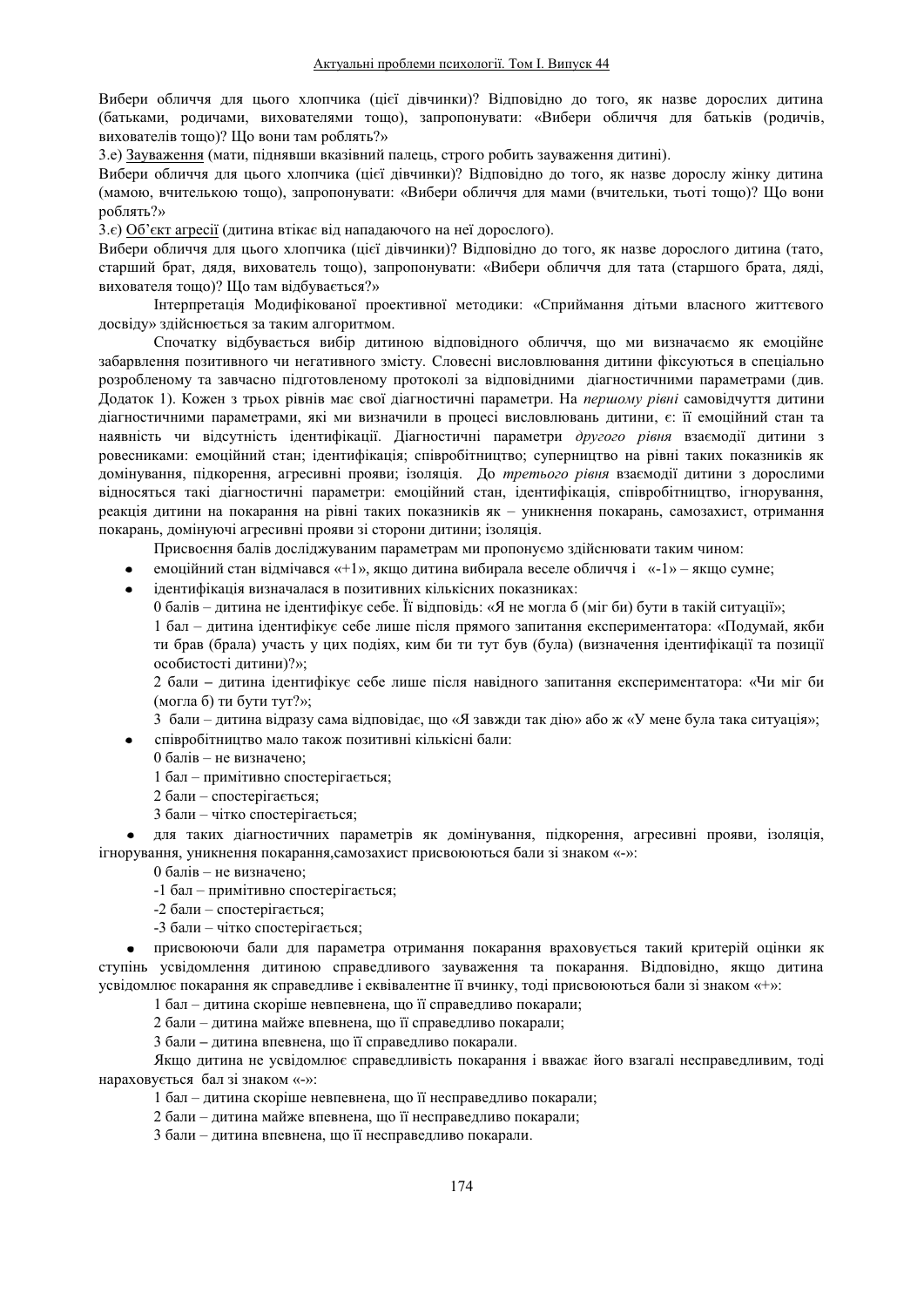Загалом, запропоновані малюнки відображають типові ситуації, які відрізняються за своїм емоційним забарвленням. Як правило, для літей, що виховуються у сприятливих умовах соціалізації, такі малюнки як 3 в),  $3r$ ),  $2a$ ) мають позитивне емоційне забарвлення:

- 3 в) гра з молодшими дітьми;
- 3 г) гра з дорослими дітьми;
- 2 а) дитина з батьками.

Малюнки 2 г), 2 б), 3 б), 3а) мають негативне емоційне забарвлення:

- $2 \tau$ ) об'єкт агресії;
- 2 б) зауваження;
- 3 б) агресивний напад;
- 3a) ізоляція.

Малюнки 2  $\varepsilon$ ), 1 в), 2 д), 1 а), 2 е), 2 в), 1б) мають подвійний сенс:

- 2  $\epsilon$ ) дитина і мати з немовлям;
- 1 в) одягання;
- 2 д) дитина лягає спати сама;
- $1$ а) умивання;
- 2 e) iгнорування;
- 2 в) збирання іграшок;
- 1 б) дитина їсть наодинці.

Ці малюнки несуть основне «проективне навантаження», оскільки емоційне забарвлення, яке приписує малюнкам дитина, вказує на її світовідчуття (самовідчуття), а також сприятливий чи травмуючий досвід спілкування та життєдіяльності в цілому. Протоколи кожної дитини проходять кількісний та якісний аналіз.

Висновки. Застосування модифікованої проективної методики «Сприймання дитиною власного життєвого досвіду» в процесі психодіагностичної роботи з дітьми, які зазнали впливу несприятливих умов соціалізації, забезпечить цілісне бачення фахівцями причинно-наслідкових зв'язків неблагополуччя дитини та розуміння подальших шляхів надання допомоги.

Перспективи подальших досліджень ми вбачаємо у розробці методологічних підходів до організації та змісту діяльності центрів соціально-психологічної реабілітації дітей, з урахуванням вивчення сприйняття дітьми несприятливих умов соціалізації та ін.

#### Список використаних джерел

1. Алексеева И. А., Новосельский И. Г. Жестокое обращение с ребенком. Причины. Последствия. Помощь. / И. А. Алексеева, И.Г. Новосельский – М.: Генезис, 2005. – 256 с.

2. Овчарова Р. В. Практическая психология образования: Учеб. пособие для студ. психол. фак. университетов. / Р.В. Овчарова – М.: Издательский центр «Академия», 2003. – 448 с.

3. Практикум по возрастной психологии: Учеб. пособие / Под ред. Л. А. Головей, Е. Ф. Рыбалко. – СПб.: Речь, 2002. – 694 c.

4. Розум С. И. Психология социализации и социальной адаптации человека. / С.И. Розум - СПб.: Речь, 2006. - 365 с.

5. Соціальна робота: технологічний аспект: Навчальний посібник / За ред. проф. А. Й. Капської. - К.: Центр навчальної літератури, 2004. – 352 с.

6. Удовенко Ю. М. Вплив несприятливих умов соціалізації на психічний розвиток дитини: дис. канд. психол. наук: 19.00.05 / Юлія Миколаївна Уловенко – Київський національний ун-т ім. Тараса Шевченка. – К., 2007. – 260 с.

#### **Spysok vykorystanykh dzherel**

1. Alekseeva I. A., Novosel'skij I. G. Zhestokoe obrashhenie s rebenkom. Prichiny. Posledstvija. Pomoshh'. - M.: Genezis,  $2005. - 256$  s.

2. Ovcharova R. V. Prakticheskaja psihologija obrazovanija: Ucheb. Posobie dlja stud. psihol. fak. Universitetov. – M.: Izdateľskij centr «Akademija», 2003. – 448 s.

3. Praktikum po vozrastnoj psihologii: Ucheb. posobie / Pod red. L. A. Golovej, E. F. Rybalko. – SPb.: Rech', 2002. – 694 s.

4. Rozum S. I. Psihologija socializacii i social'noj adaptacii cheloveka. / S.I. Rozum – SPb.: Rech', 2006. – 365 s.

5. Social'na robota: tehnologichnij aspekt: Navchal'nij posibnik / Za red. prof. A. J. Kaps'koï. – K.: Centr navchal'noï literaturi,  $2004. - 352$  s.

6. Udovenko Ju. M. Vpliv nesprijatlivih umov socializaciï na psihichnij rozvitok ditini: dis. kand. psihol. nauk: 19.00.05 / Kiïvs'kij nacional'nij un-t im. Tarasa Shevchenka.  $-$  K., 2007.  $-$  260 s.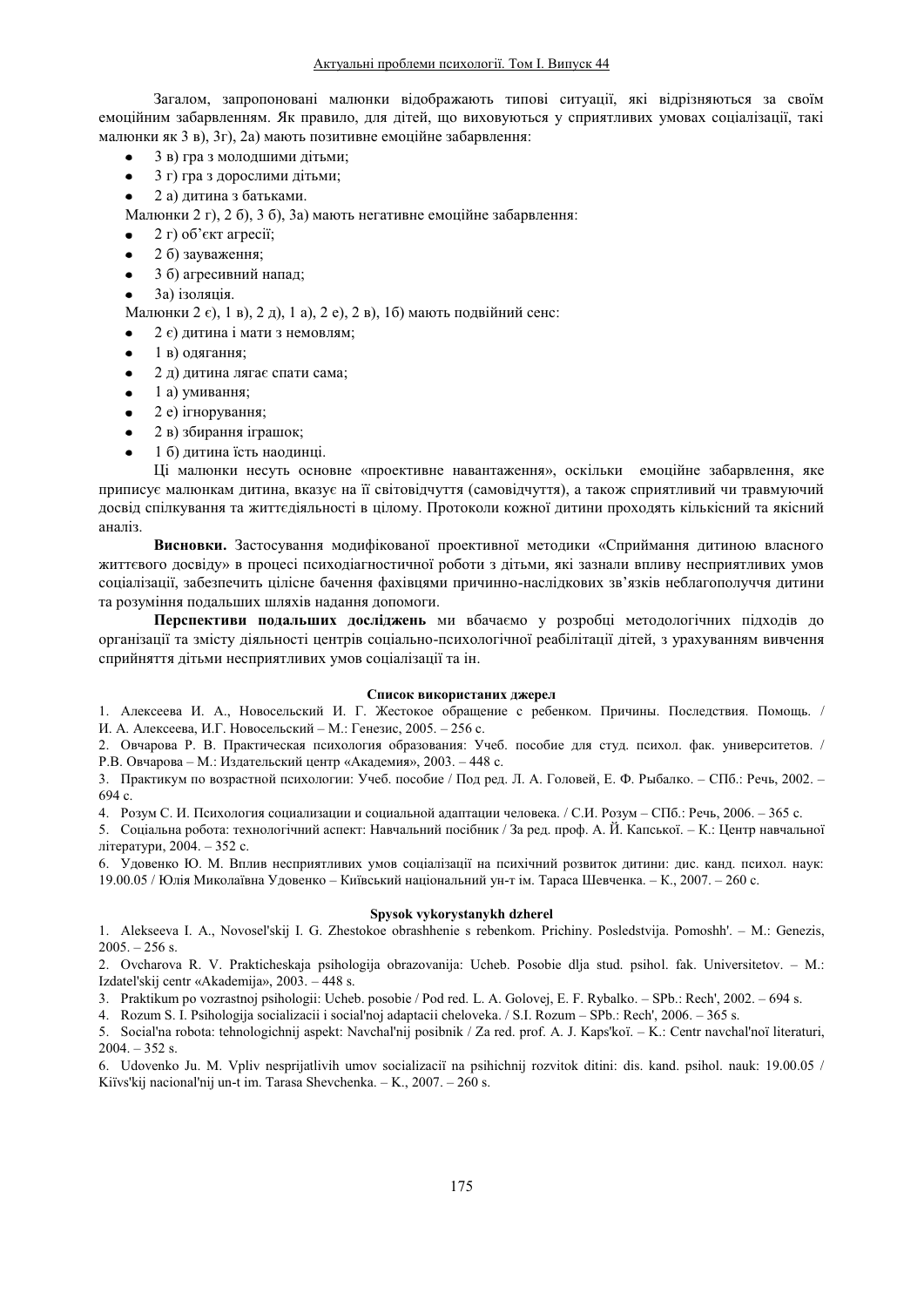Актуальні проблеми психології. Том І. Випуск 44 Актуальні проблеми психології. Том І. Випуск 44

Протокол Модифікованої проективної методики «Сприймання дітьми<br>власного життєвого досвіду» Протокол Модифікованої проективної методики «Сприймання дітьми власного життєвого досвіду»

 $\Xi_{\mathbf{g}}$ *\_\_\_\_\_\_\_\_\_\_\_\_\_\_\_\_\_\_\_\_\_\_\_\_\_\_\_\_\_\_\_\_\_\_\_\_\_\_\_\_\_\_\_\_\_\_\_\_\_\_\_\_\_\_\_\_\_\_\_\_\_\_\_\_\_\_\_\_\_\_\_\_\_*  **Bik** 

1. Рівень самовідчуття дитини I. Рівень самовідчуття дитини

| Класифікація ситуацій                   | јагностичні параметри |                |  |  |
|-----------------------------------------|-----------------------|----------------|--|--|
|                                         | Імоційний стан        | I дентифікація |  |  |
|                                         |                       |                |  |  |
| 1.а) дитина умивається у ванній кімнаті |                       |                |  |  |
| 1.6) дитина їсть наодинці               |                       |                |  |  |
| 1.в) одягання                           |                       |                |  |  |

П. Рівень взаємодії «дитина - дитина» **II**. Рівень взаємодії «дитина – дитина»

| Класифікація ситуацій       |        | Діагностичні параметри |  |               |         |                                                |        |               |                                                                     |               |            |  |                         |           |                  |                          |          |                                  |
|-----------------------------|--------|------------------------|--|---------------|---------|------------------------------------------------|--------|---------------|---------------------------------------------------------------------|---------------|------------|--|-------------------------|-----------|------------------|--------------------------|----------|----------------------------------|
|                             |        | Емоційний стан         |  |               |         | Дентифікація    Співробітництво    Суперництво |        |               |                                                                     |               |            |  |                         |           |                  |                          | Гзоляція |                                  |
|                             | ДИТИНИ | <b>IHIIIIIX</b>        |  |               |         |                                                |        |               | домінування                                                         |               | підкорення |  |                         | агресивні |                  |                          |          |                                  |
|                             |        | дітей                  |  |               |         |                                                |        |               |                                                                     |               |            |  |                         | прояви    |                  |                          |          |                                  |
|                             |        |                        |  | $\frac{1}{2}$ | $\circ$ |                                                | $\sim$ | $\frac{1}{3}$ | $\begin{array}{c c c c c c} \hline 0 & 1 & 2 \\ \hline \end{array}$ | $\frac{1}{3}$ |            |  | $0$   1   2   3   0   1 |           | $\overline{2}$ 3 | $\overline{\phantom{0}}$ |          | $\mathfrak{c}$<br>$\overline{C}$ |
| 2.а) гра з молодшими дітьми |        |                        |  |               |         |                                                |        |               |                                                                     |               |            |  |                         |           |                  |                          |          |                                  |
| 2.6) гра зі старшими дітьми |        |                        |  |               |         |                                                |        |               |                                                                     |               |            |  |                         |           |                  |                          |          |                                  |
| 2.в) ізоляція               |        |                        |  |               |         |                                                |        |               |                                                                     |               |            |  |                         |           |                  |                          |          |                                  |
| 2.г) агресивний напад       |        |                        |  |               |         |                                                |        |               |                                                                     |               |            |  |                         |           |                  |                          |          |                                  |

Додаток 1  $\rm\,I$ одаток 1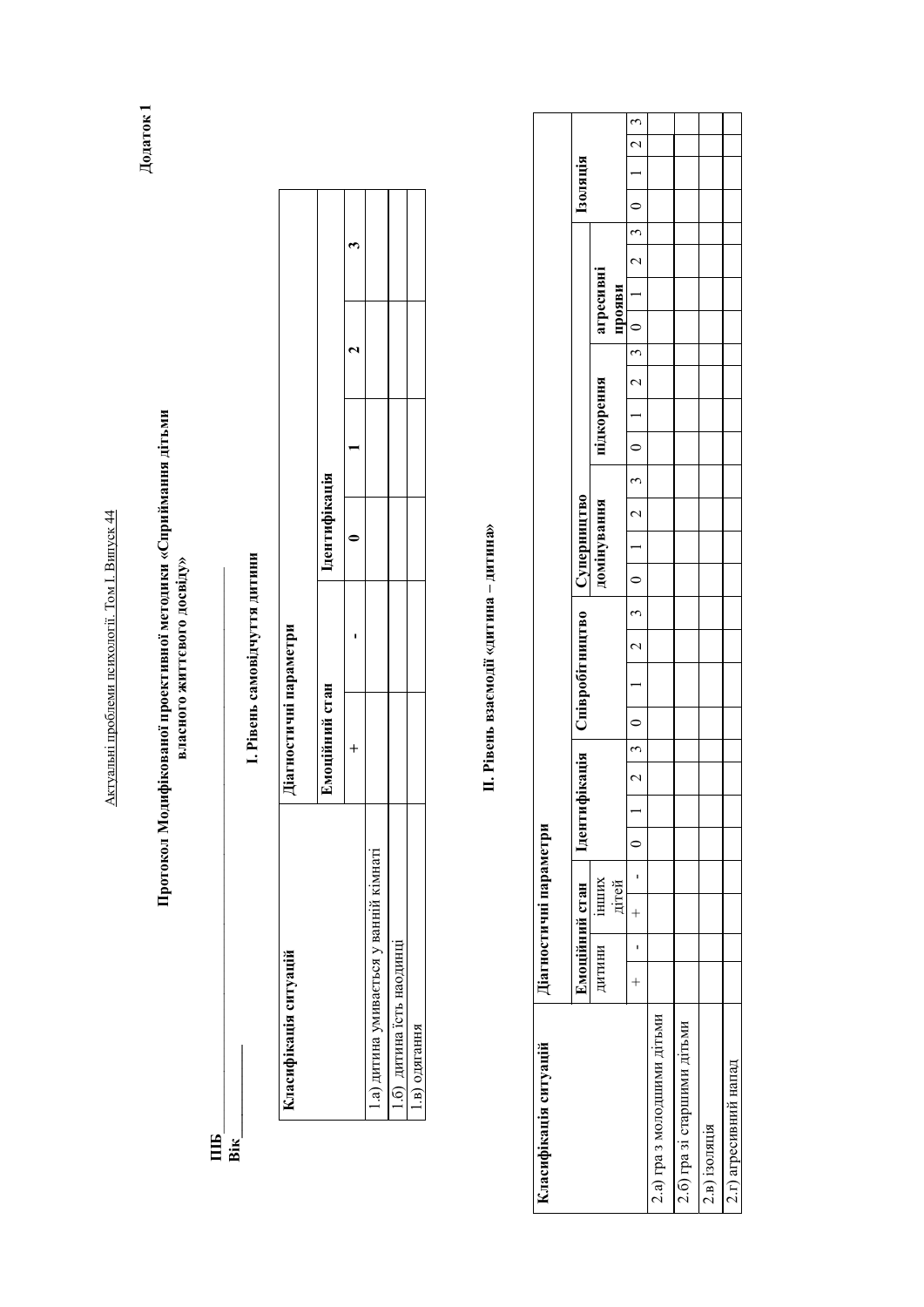Актуальні проблеми психології. Том І. Випуск 44 Актуальні проблеми психології. Том І. Випуск 44

III. Рівень взаємодії «дитина - дорослий» **III. Рівень взаємодії «дитина – дорослий»** 

| Класифікація<br>ситуацій |             | Діагностичні параметри |         |               |        |   |         |                                                    |         |             |                          |             |         |           |                             |                    |                |                |            |                          |                                            |               |                      |                   |                        |               |                |                 |                                  |
|--------------------------|-------------|------------------------|---------|---------------|--------|---|---------|----------------------------------------------------|---------|-------------|--------------------------|-------------|---------|-----------|-----------------------------|--------------------|----------------|----------------|------------|--------------------------|--------------------------------------------|---------------|----------------------|-------------------|------------------------|---------------|----------------|-----------------|----------------------------------|
|                          |             | Емоційний стан         |         | Ідентифікація |        |   |         | Співробітни                                        |         | Ігнорування |                          |             |         |           | Реакція дитини на покарання |                    |                |                |            |                          |                                            |               |                      |                   |                        |               |                | <b>Гарляція</b> |                                  |
|                          | дитини      | інших                  |         |               |        |   | ЦТВО    |                                                    |         |             |                          |             |         | уникнення |                             |                    |                | самозахист     |            |                          | отримання                                  |               |                      |                   | домінуючі              |               |                |                 |                                  |
|                          |             | дітей                  |         |               |        |   |         |                                                    |         |             |                          |             |         | покарань  |                             |                    |                |                |            |                          | покарання                                  |               |                      |                   | агресивні<br>прояви зі |               |                |                 |                                  |
|                          |             |                        |         |               |        |   |         |                                                    |         |             |                          |             |         |           |                             |                    |                |                |            |                          |                                            |               |                      | сторони<br>дитини |                        |               |                |                 |                                  |
|                          | ı<br>$^{+}$ | ı<br>$^{+}$            | $\circ$ |               | $\sim$ | 3 | $\circ$ | $\tilde{\mathfrak{c}}$<br>$\overline{\mathcal{L}}$ | $\circ$ |             | $\overline{\mathcal{C}}$ | $\tilde{c}$ | $\circ$ |           | $\overline{a}$              | $\tilde{\epsilon}$ | $\overline{0}$ | $\overline{2}$ | $\epsilon$ | $\overline{\phantom{0}}$ | $\overline{\mathcal{L}}$<br>$\overline{a}$ | $\frac{3}{2}$ | $\overline{\bullet}$ |                   | $1\overline{2}$        | $\frac{1}{3}$ | $\overline{0}$ |                 | $\tilde{\mathfrak{c}}$<br>$\sim$ |
| 3.а) дитина              |             |                        |         |               |        |   |         |                                                    |         |             |                          |             |         |           |                             |                    |                |                |            |                          |                                            |               |                      |                   |                        |               |                |                 |                                  |
| з батьками               |             |                        |         |               |        |   |         |                                                    |         |             |                          |             |         |           |                             |                    |                |                |            |                          |                                            |               |                      |                   |                        |               |                |                 |                                  |
| 3.6) дитина і мати       |             |                        |         |               |        |   |         |                                                    |         |             |                          |             |         |           |                             |                    |                |                |            |                          |                                            |               |                      |                   |                        |               |                |                 |                                  |
| з немовлям               |             |                        |         |               |        |   |         |                                                    |         |             |                          |             |         |           |                             |                    |                |                |            |                          |                                            |               |                      |                   |                        |               |                |                 |                                  |
| 3.в) збирання            |             |                        |         |               |        |   |         |                                                    |         |             |                          |             |         |           |                             |                    |                |                |            |                          |                                            |               |                      |                   |                        |               |                |                 |                                  |
| іграшок                  |             |                        |         |               |        |   |         |                                                    |         |             |                          |             |         |           |                             |                    |                |                |            |                          |                                            |               |                      |                   |                        |               |                |                 |                                  |
| 3.г) ігнорування         |             |                        |         |               |        |   |         |                                                    |         |             |                          |             |         |           |                             |                    |                |                |            |                          |                                            |               |                      |                   |                        |               |                |                 |                                  |
| 3.д) дитина лягає        |             |                        |         |               |        |   |         |                                                    |         |             |                          |             |         |           |                             |                    |                |                |            |                          |                                            |               |                      |                   |                        |               |                |                 |                                  |
| спати сама               |             |                        |         |               |        |   |         |                                                    |         |             |                          |             |         |           |                             |                    |                |                |            |                          |                                            |               |                      |                   |                        |               |                |                 |                                  |
| 3.е) зауваження          |             |                        |         |               |        |   |         |                                                    |         |             |                          |             |         |           |                             |                    |                |                |            |                          |                                            |               |                      |                   |                        |               |                |                 |                                  |
| 3.e) oб'єкт агресії      |             |                        |         |               |        |   |         |                                                    |         |             |                          |             |         |           |                             |                    |                |                |            |                          |                                            |               |                      |                   |                        |               |                |                 |                                  |
|                          |             |                        |         |               |        |   |         |                                                    |         |             |                          |             |         |           |                             |                    |                |                |            |                          |                                            |               |                      |                   |                        |               |                |                 |                                  |